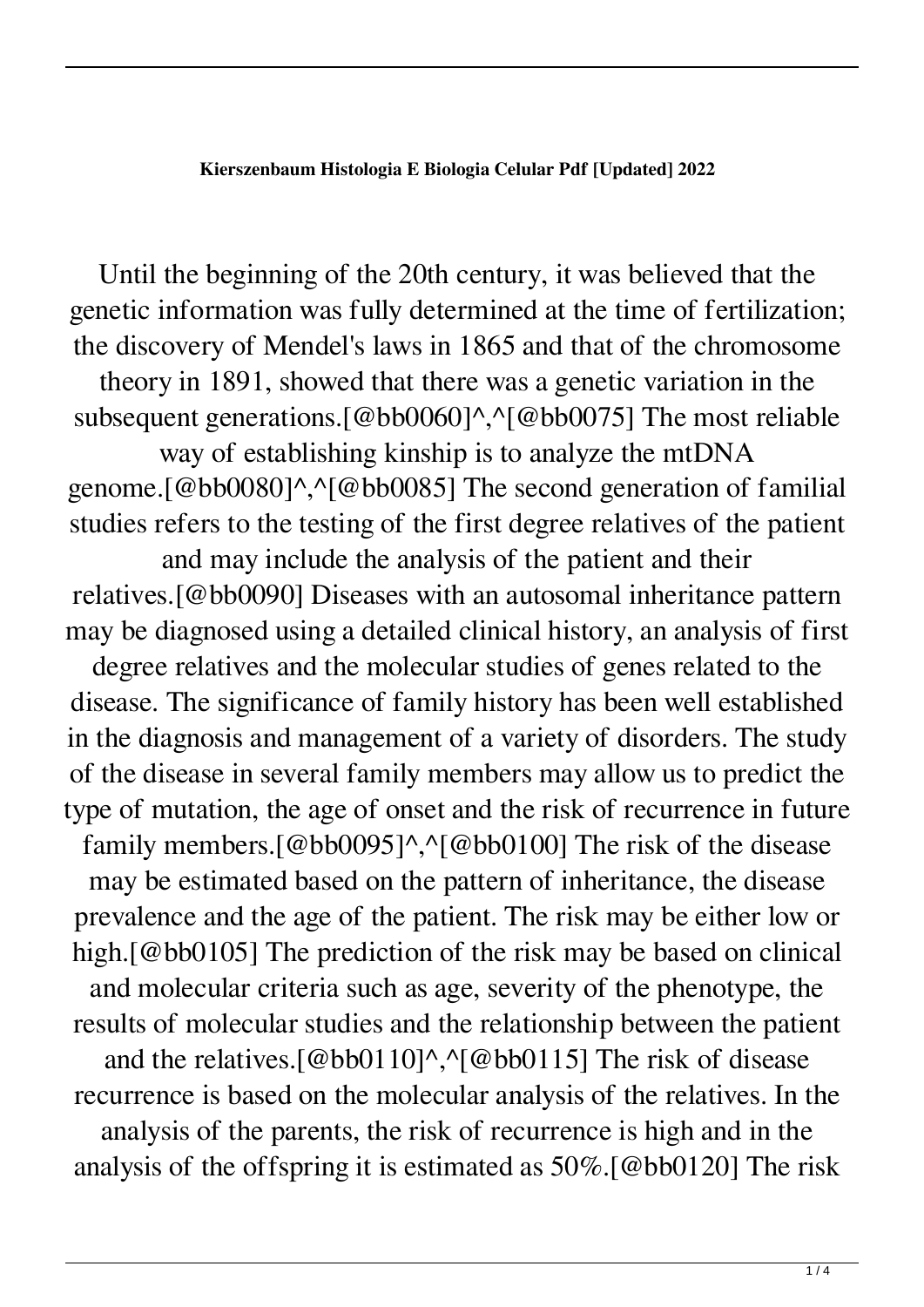of recurrence may be higher in relatives of the patient with the disease as well as in those with a positive family history.[@bb0125] The recurrence risk is estimated to be low in the relatives of patients with certain diseases such as childhood cancer or neurodevelopmental conditions.[@bb0115]^,^[@bb0130] Regarding the newborns with a positive family history, there is a risk of recurrence up to 70%.[@bb0135] The recurrence risk increases when the affected relative is a parent or when the inheritance is dominant.[@bb

## [Download](http://evacdir.com/receivership/files.hairstyle.litigate/plantronics/a2llcnN6ZW5iYXVtIGhpc3RvbG9naWEgZSBiaW9sb2dpYSBjZWx1bGFyIHBkZga2l/pleading/ZG93bmxvYWR8SmE2TW5kcFpYeDhNVFkxTWpRMk16QTFNSHg4TWpVM05IeDhLRTBwSUhKbFlXUXRZbXh2WnlCYlJtRnpkQ0JIUlU1ZA/plows)

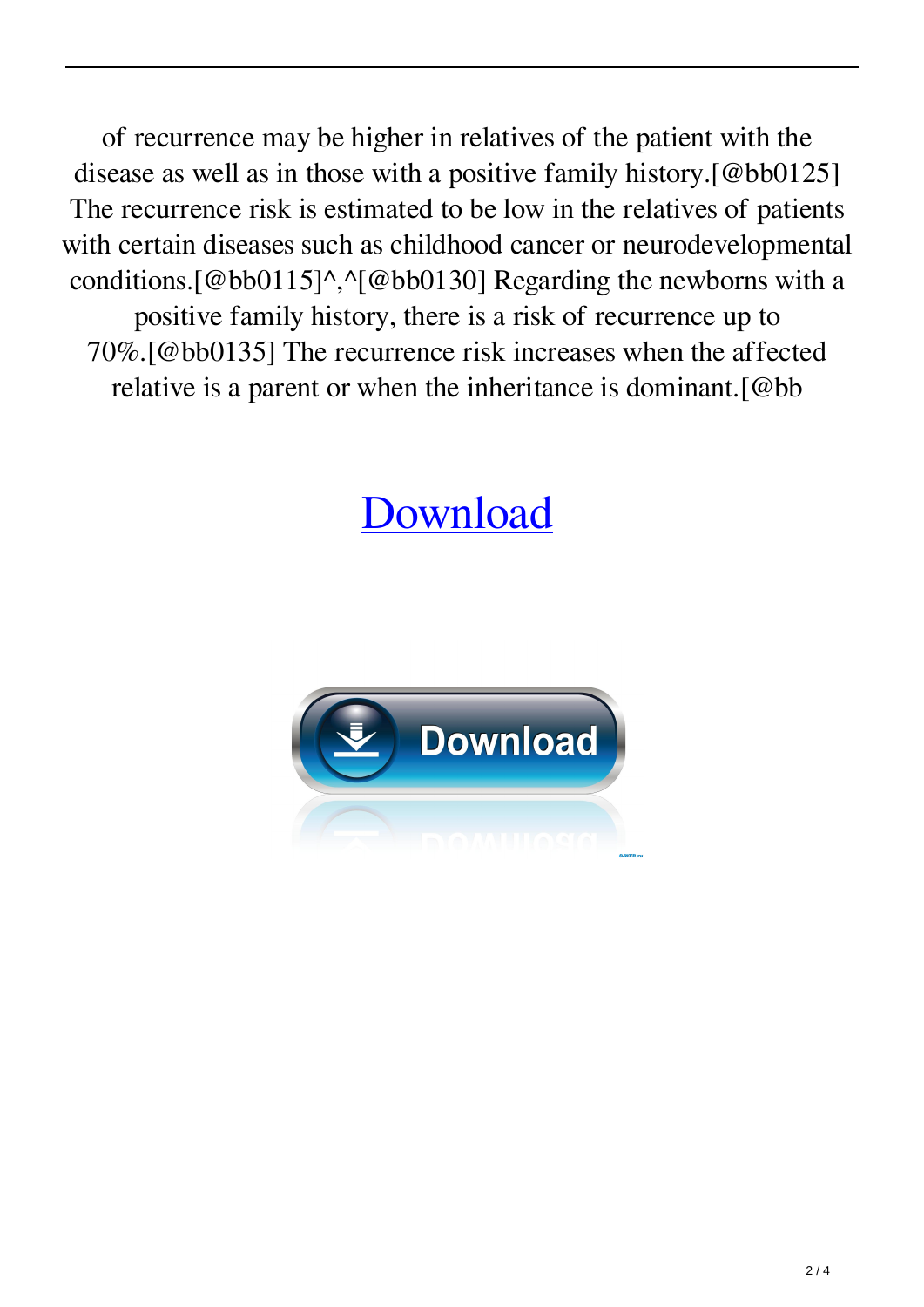Request PDF | On June 1, 2017, Natalia Huerta Retamal and others published Investigacion en el aprendizaje de Biology Celular e HistologÃa. Identifier: HistologaYBio logiaCelular3raEdAbrahamLKierszen baumLauraLTres. ark-id: ark:/13960/ ... Request PDF | June 3, 2017 Laura Lehrer, Christopher McKenzie, Peter Korn, Michael Stuart, Alan Wade, David S. Weisman, William C. Bosi, Jonathan G. Chamberlain, Andrea Steen, M. Eduardo A. Barroso, EJE Smith, Lester C Heller, Carlos J. Aranda, Alan L. Browning, JD Beveridge, David A. Benish, JL